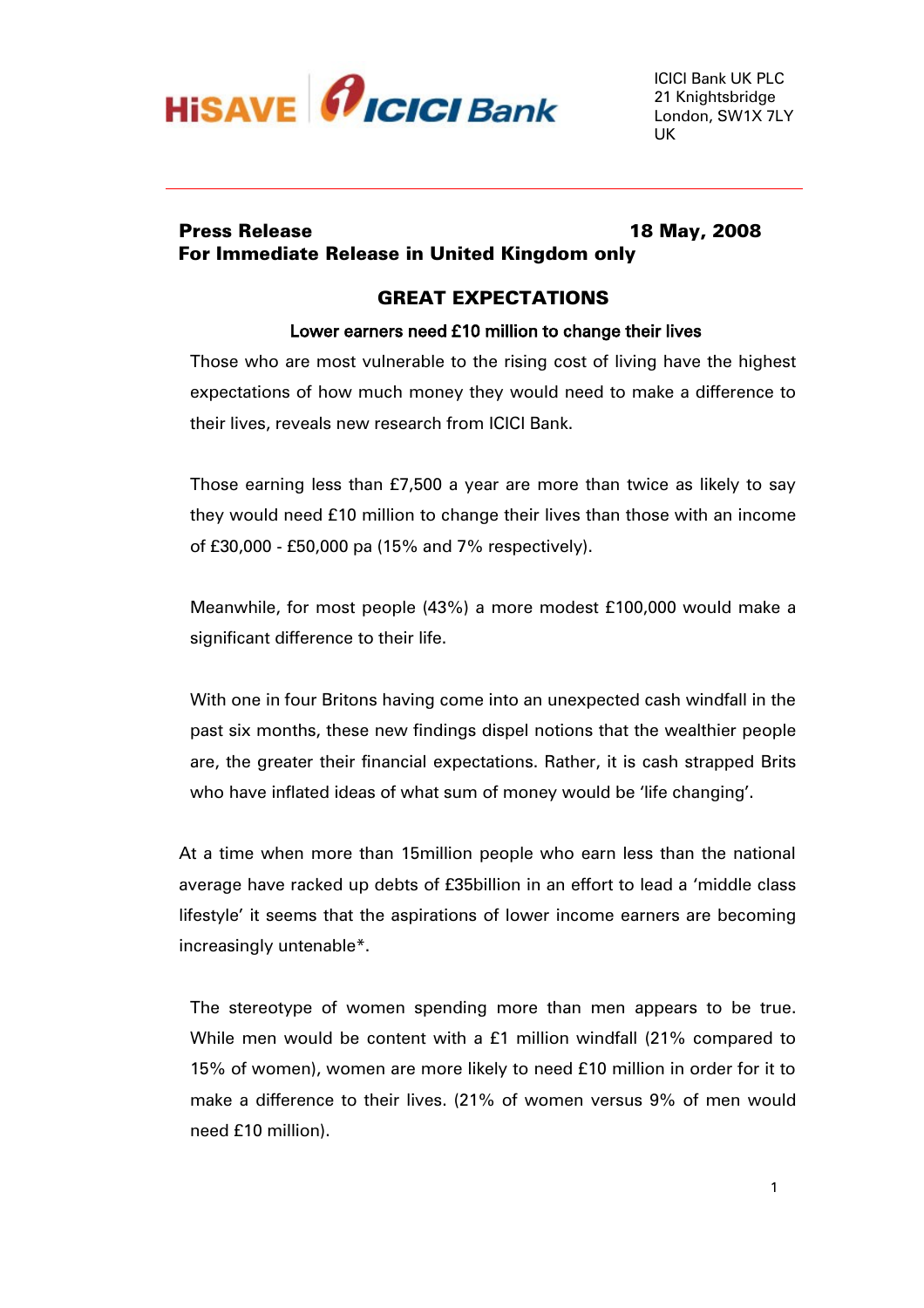

Across the UK, the people of Lancashire, where the average salary is £26,613, are most likely to say they need £10 million to change their lives (18%). In comparison – just half of that amount of Londoners (9%) say they would need such a large sum. £10 million is 376 times the average salary of those in Lancashire and 263 times the average London wage.

At the other end of the scale, seven per cent of those in the South West say that a windfall of just £1,000 would have a big impact on their lives, compared to a national average of 3 per cent.

Deepak Varghese, Head of Retail and Private Banking at ICICI Bank UK plc, commented: "Whilst there are a growing number of millionaires in the UK today, the issue is actually to make your money work hard for you so that you can lead the best possible lifestyle on the amount you have. ICICI has tailored straightforward market leading products with excellent rates that truly rewards savers We urge savers to fully take advantage."

- ENDS -

#### NOTES TO EDITORS:

#### Average salaries across the UK\*\*

| London       |                 |                          | £37,991 |         |
|--------------|-----------------|--------------------------|---------|---------|
| Scotland     |                 |                          | £29,036 |         |
| East         | Anglia          |                          | £28,673 |         |
| West         | <b>Midlands</b> |                          | £28,665 |         |
| South        | East            |                          | £28,132 |         |
| Wales        |                 |                          | £27,447 |         |
| South        | West            |                          | £27,035 |         |
| <b>North</b> | West            | $\overline{\phantom{0}}$ | £26,613 |         |
| Yorkshire    |                 |                          |         | £26,060 |
| North        | East            |                          | £25,699 |         |
| East         | <b>Midlands</b> |                          | £24,940 |         |